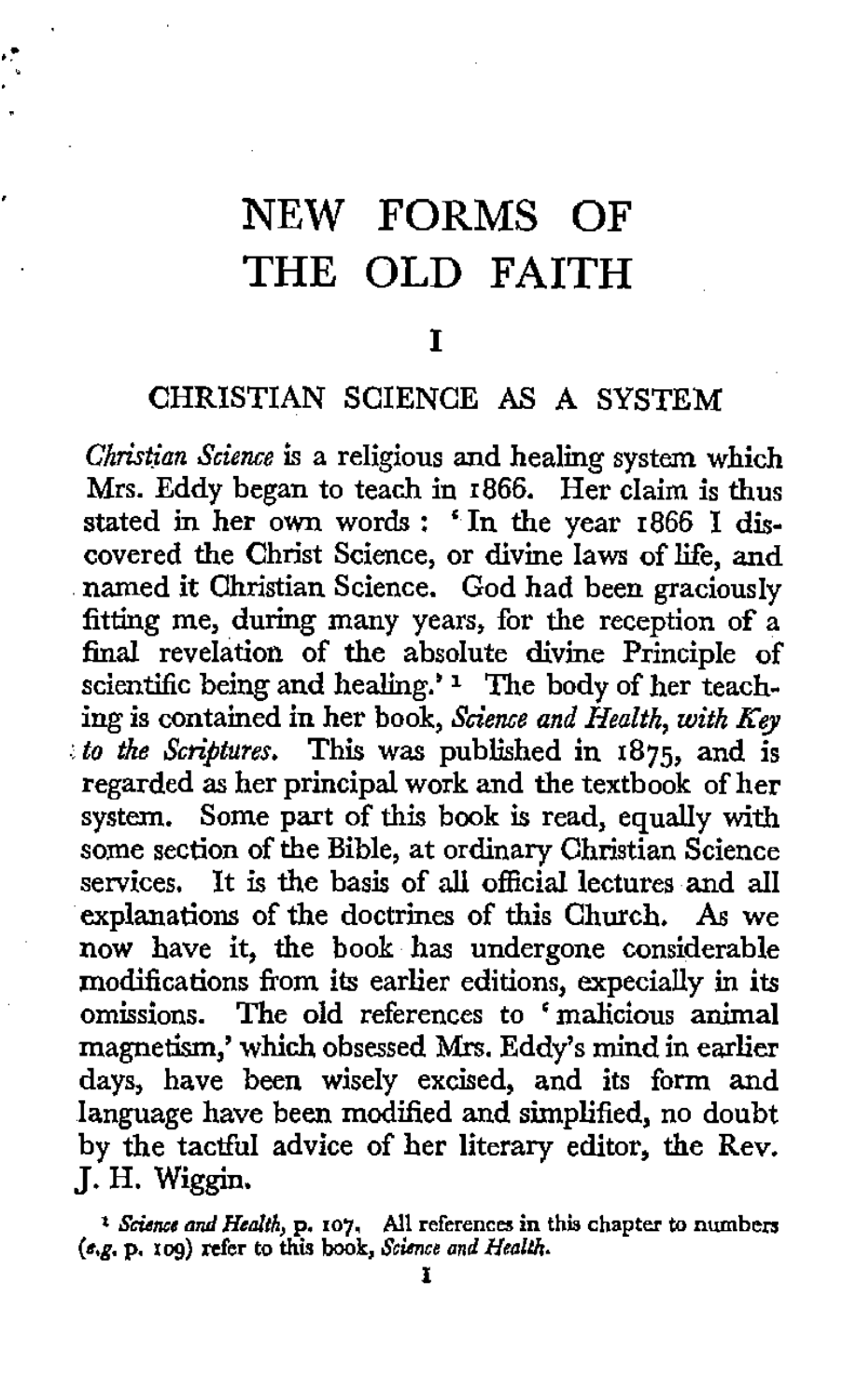Naturally we begin with some account of **Mix.** Eddy herself, for her system cannot be understood apart from her own chequered history.

In the main there are two standard biographies of this remarkable woman. One is regarded by the Christian Scientists themselves as the only *oficial* record, and is written by Miss Sybil Wilbur. It is a plain glorification of Mrs. Eddy, and discreetly **omits** any incident that might tarnish its idol. . The other, written by Miss Georgine Milmine, is frankly critical and even hostile, but is very carefully and accurately documented from the records of the day. From these two biographies, **I** shall try, **as** dispassionately as **I** can, to give a short account of her interesting and vivid life. This is more necessary in the case of Christian Science than in any other modern system ; for **I** question if we can adequately understand Mrs. Eddy's subsequent autocratic claims without some knowledge of her character, her personal and medical history, her temperament, and her troubles and sorrows.

Mary **A.** Morse Baker, the fiture founder of a new church which has spread over many parts of the world, **was** the youngest of *six* children born to Mark and Abigail Baker, who worked a farm in the township of **Bow,** near the city of Concord, in New Hampshire, New England, She was born on 16th July **1821.** Her parents were simple, honest, hardworking farmers, who had a hard and difficult life on a not too kindly soil. They were always poor, and could not afford any of the comforts, far less the luxuries, of life either for themselves or their children. The parents, who were loyal and deeply interested members of the local Congrega-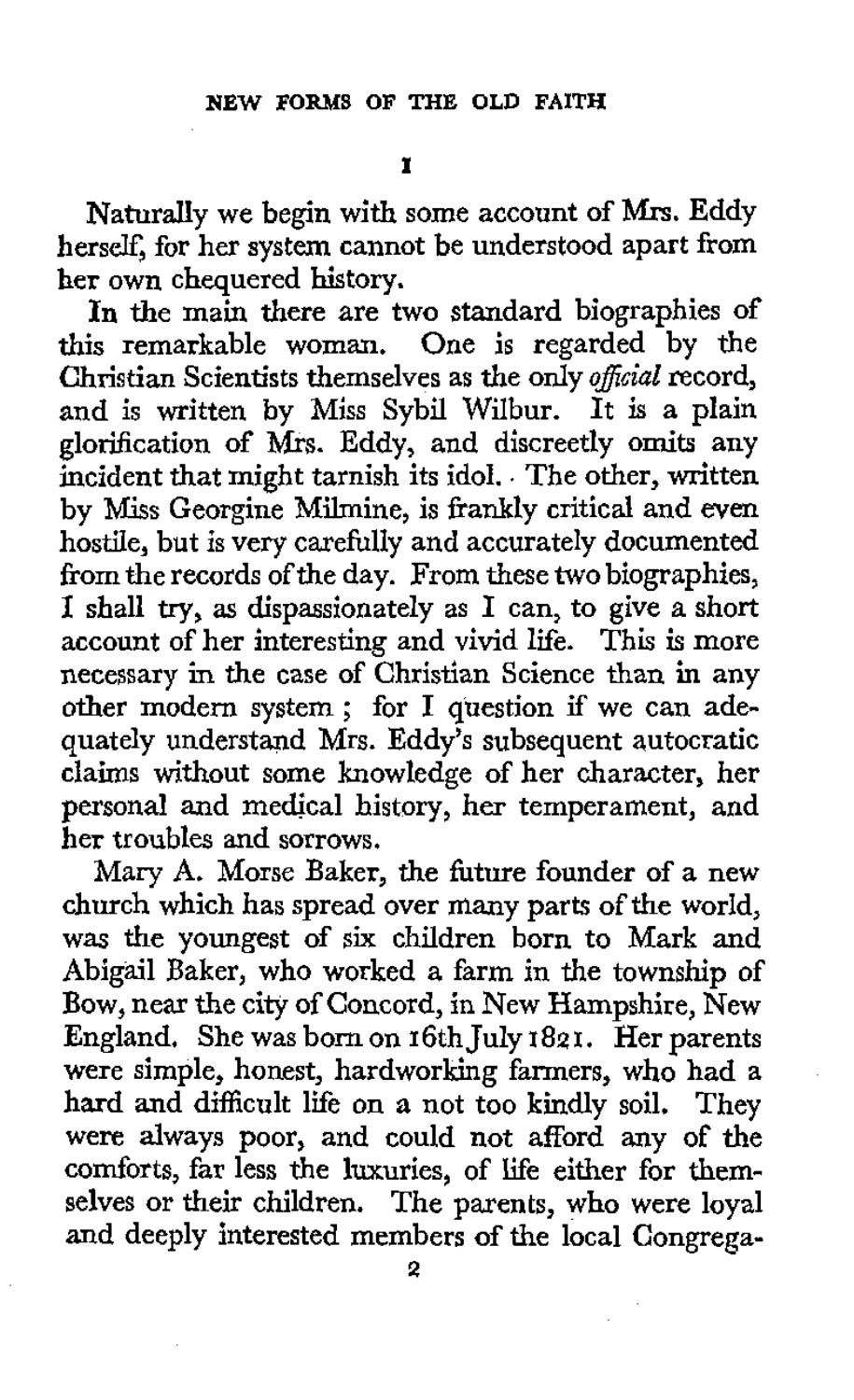tional Church, were as keenly theological and argumentative as any of our old Scots ancestors. Do not let anyone despise the mental atmosphere of a home like *this,* where there may have been little formal education, but where there was a deep knowledge **of**  the Bible and a constant debate on the great themes of life and religion.

I stress this point here and now in my opening chapter for one good purpose. Again and again my readers will discover-if they are kind enough to proceed with this book-that many of the religious systems we shall discuss have been founded by people who might be rightly described as ' uneducated ' in a technical sense. Some critics have foolishly discounted the whole teaching of these systems on that one point alone. But surely the word 'education' itself needs some sensible definition. Certainly mere schooling does not guarantee education, other than a surface veneer. Indeed it may be a question whether schooling **as** such has anything to do with *original thinking,* except that it trains the mind and provides a gift of expression. George **Fox,**  the founder of the Quakers, had very little schooling, but he was beyond any doubt an original, able, and resolute thinker. The point is this-a person's contribution to religious thinking must not be cheaply devalued merely because he had a poor elementary schooling.

.

The children of this home were brought up in the narrow, unbending, but very searching school *of* the old Calvinists. Perhaps some of Mrs. Eddy's later teaching was a natural recoil from the strictness of the popular Calvinistic doctrines of her day-especially the common belief that trials, disciplines, and sorrows **are**  not **only** natural to man, and therefore unavoidable,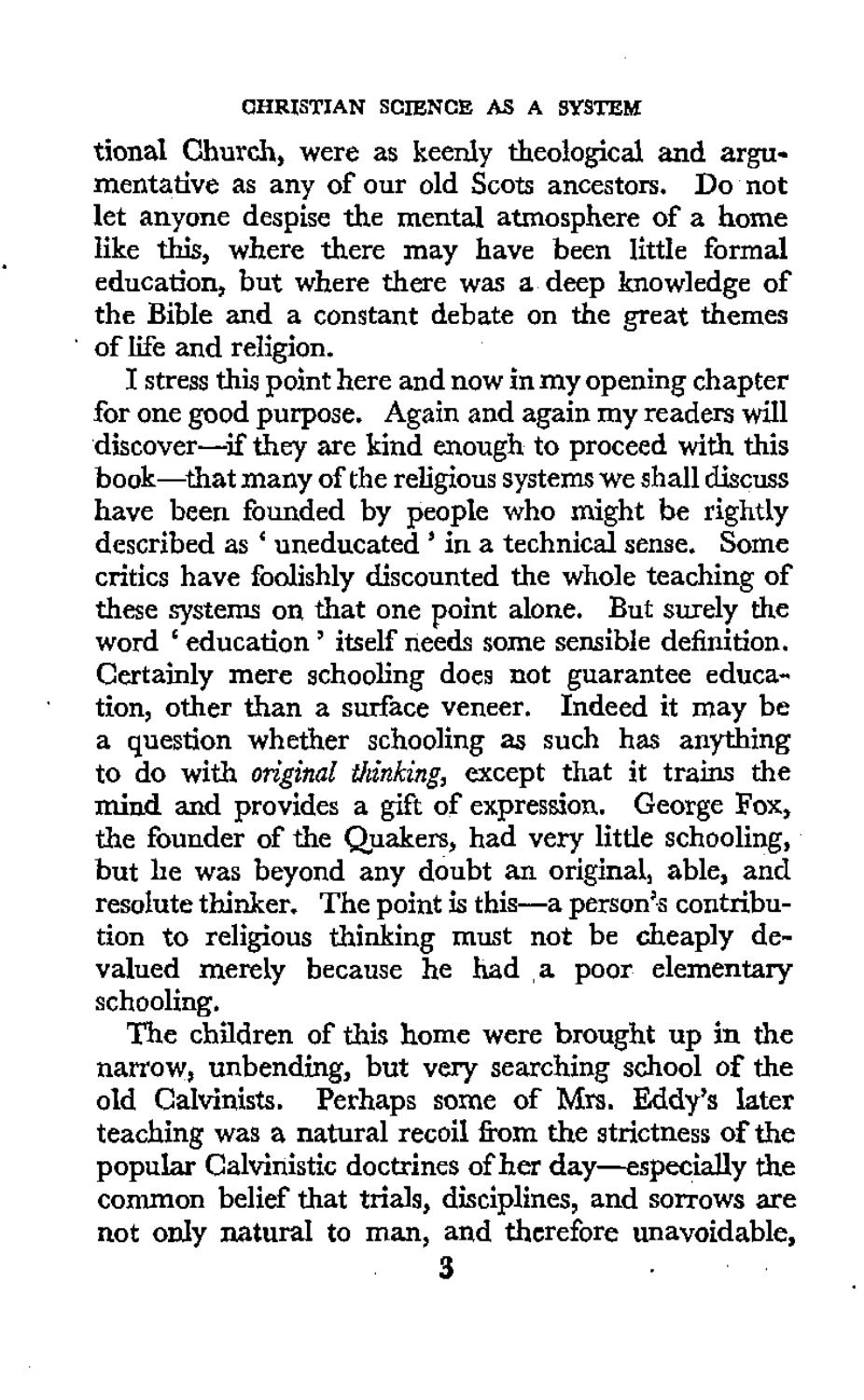but are even *sent by God* for our well-being and training. **Mrs,** Eddy rebelled against this desolating creed, not only because she found it wholly comfortless, but because she believed that it defamed the mind and character of God.

*All* the records of the days of her youth reveal that Mary was a difficult child to rear. She was not only strong-minded and of high mettle, but was also constantly unwell and depressed. She **was** sent to the district school, the only place where as a young child<br>she had any systematic or ordered education. But she had any systematic or ordered education. even then she was so often absent from school through convulsive attacks of illness that in the end she was allowed to omit school altogether and remain at home. There can be little doubt that during most of her childhood she was a subject of serious nervous illness.

**I** think it is important to notice and admit this. It accounts in large part for her deep preoccupation in later days with questions of health and physical wellbeing. Only those who have suffered the constant disorders of broken health can understand **how** gravely concerned she became for her own well-being and also for the healing of disease in others. It is unfair to criticize her work as if her main concern was only a consuming interest in her own personal health, We may differ from her in her ideas of what true ' health ' is, and how it'may be attained ; but every fair person must allow that she afterwards went out with her **gospel**  of health to all and sundry. Even if she did make her living by her teaching, is her conduct in this respect in any way different from the customs of our doctors and surgeons ? Surely not !

When his wife died in **1835** Mark Baker sold the farm and moved his family to another homestead near **a** 

**(SOS) 4** 

 $\omega_{\nu_{\rm eq}}$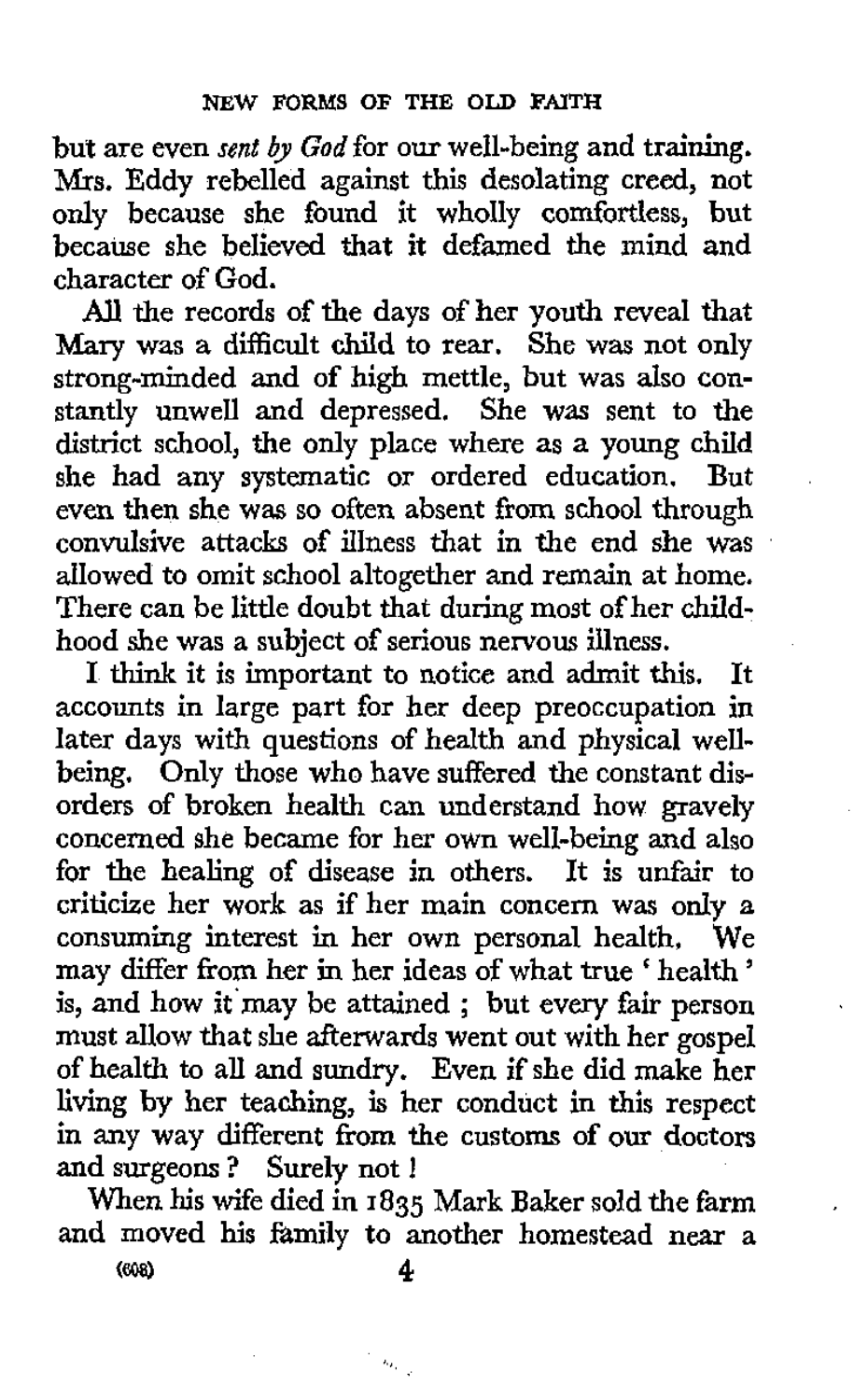village now called Tilton, eighteen miles north of Concord. Mary was now in her fifteenth year. Here she was sent again to the village school, with a better and more advanced training. But once more she did not stay long, as her health remained strained and broken.

Thus there can be no question that she was not what we now call a 'well-educated person.' In later days she was conscious of this lack ; and unfortunately she made strange and unfounded claims that her brother Albert taught her Greek, Latin, and Hebrew, and that her favourite studies as a girl were Natural Philosophy, Logic, and Moral Science. It is a pity that she felt the need to make such foolish claims, so easily disproved. **As** her brother Albert entered college when she was nine, and left home for good when she was thirteen, these foolish claims only strain our credulity. No doubt the 'reason why she made this claim was her desire to justify her system, during later years of controversy, when she felt that she ought to prove that she was grounded in philosophy and science. But why should she seek to do so? She claimed that her system was a revelation-as she said, **'a** final revelation of the absolute divine Principle.' But revelation as such does not always come, indeed does not generally come, only to those who have been squeezed into a school form. There may actually be something in an ordinary school training that represses revelation and inhibits free self-expression.  $\hat{I}$  point this out merely to show that her claim to a formal education was not only false, but quite unnecessary. If she had a true revelation, it certainly did not depend on her fabled study of Greek **and** Hebrew.

In **any** case, even wide reading, while **it** may be *(608)* **5 2**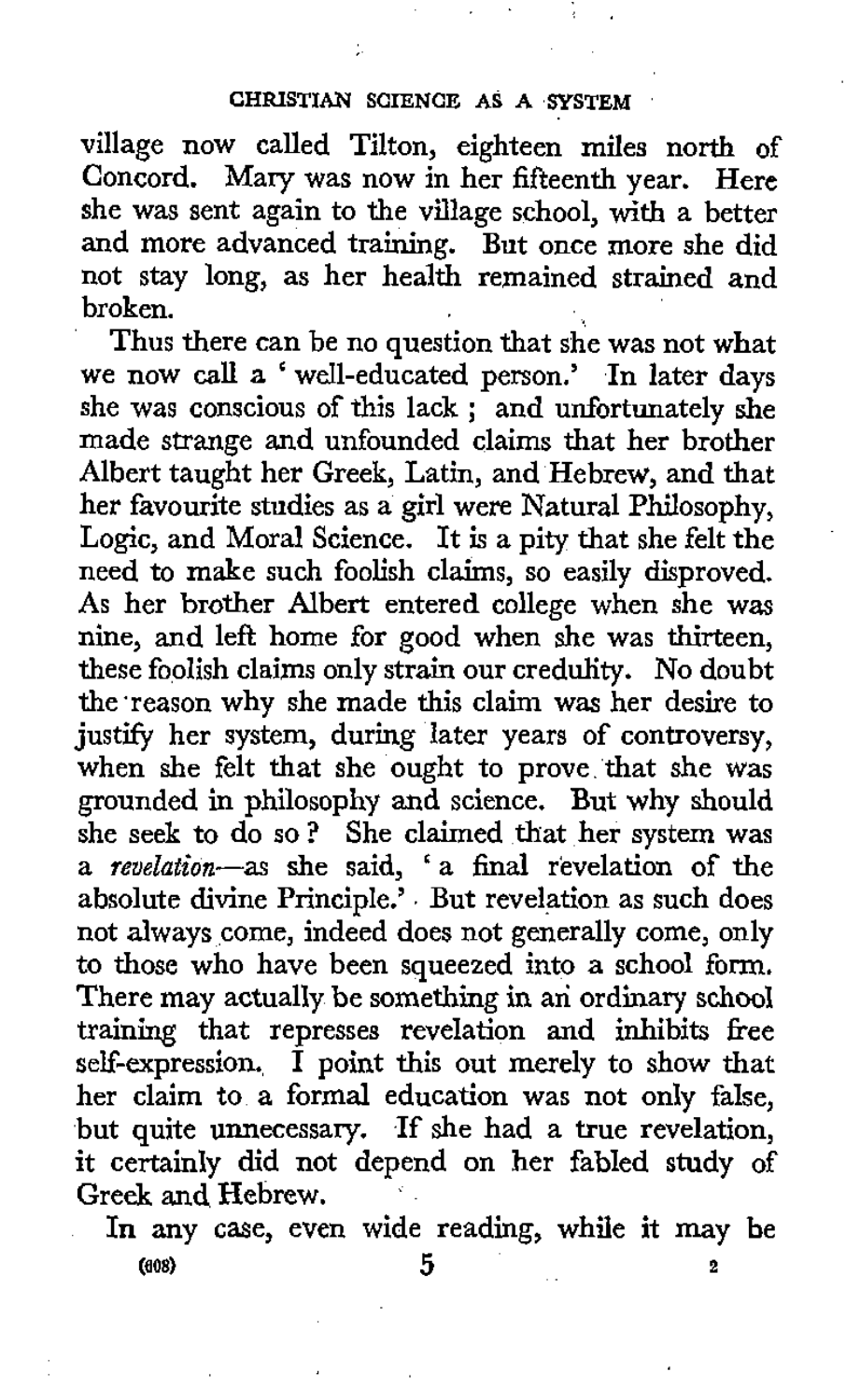helpful-especially to make people acquainted with what others have thought and written-is not necessary for resolute and independent thinking. Herbert Spencer, one **of** our most independent thinkers, put this in a sentence : ' If **I** had read as much **as** most people, **I** should know **as** little **as** most people.' Prophets may be bigger than our Academies, and may not need our Academies !

When Mary Baker was twenty-two years old she when Mary Baker was twenty-two years old she<br>married a man called George Washington Glover; but he died *six* months later. She went back to her father's home, where **a** son was born and named after his dead father. But she did not show much affection for her child, and farmed him out among friends. After a few years she married for a second time-a Dr. Daniel Patterson, an itinerant dentist who practised in Tilton and the neighbouring villages. She was still a victim of ill-health and nervous disorders ; and it is recorded that Dr. Patterson had to carry his bride downstairs from her room for the ceremony, and back again when it was over. But this second marriage did not last long ; the two were separated and divorced. All this time her nerves and her health remained unchanged.

U.

It was in  $1862$  that Mrs. Eddy-the name by which she is now known after her third marriage later on to Mr. Eddy-met the famous Dr. Quimby. Although having no title to call himself a doctor, Ouimby practised **as** a faith healer, and was a man of some distinc**tion** in New England. There is no doubt that he was a man of original mind and strong personal influence, who by his so-called mind-healing helped all sorts of distressed people. Mrs. Eddy came to visit him in **<sup>1862</sup>**; and in spite **of** all her later denials, he exercised a stabilizing influence on her health and mental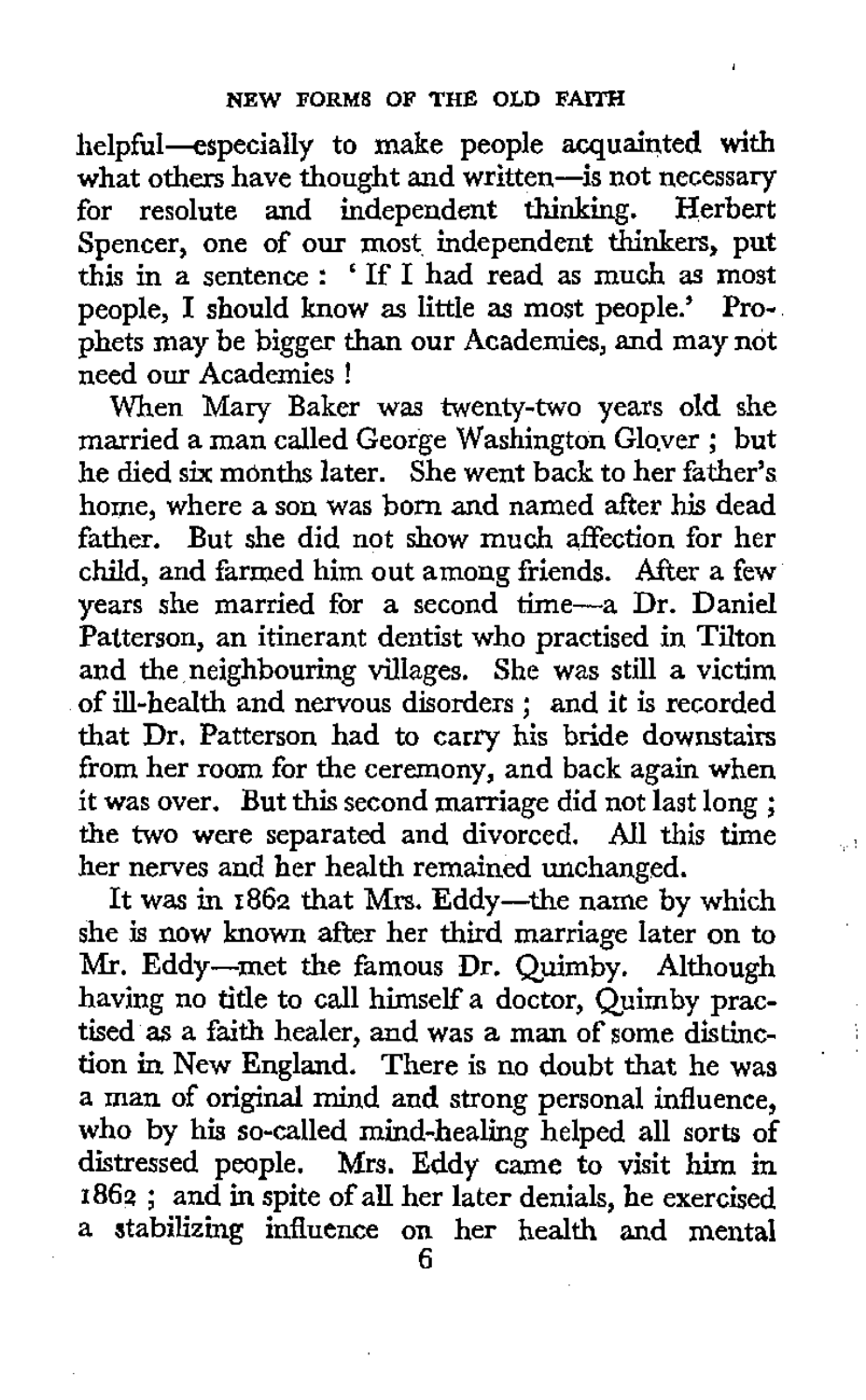welfare ; **his** powers of observation and his originality of treatment enabled him to treat special nervous cases like hers with success.

Quimby had made one important discovery-that if we can only produce *a strong faith* **in** a man's **mind,**  some marvellous results will take place. It is not what we **do** to the patient but what he does for himself that effects a cure. In this sense faith may literally heal. Having come to believe this firmly, Quimby made it the ground of a,new system of mind-cure which undoubtedly produced some astonishing results. He called his system Science *of Health* and *lize Science of Health and Hapjiness;* **and** in his manuscripts, since published, he refers to it on two or three occasions **as**  *Christian Science*—the actual name afterwards adopted by Mrs. Eddy ! Scores of times he calls it ' The Science of Christ,' or the ' Principle,' the ' Truth of Wisdom.' In **his** writings Quimby also called disease an ' error.' **I** quote, 'The idea that **a** beneficent God had anything to do with disease is superstition.' Again, ' Disease is false reasoning. True scientific wisdom **is**  health and happiness. False reasoning is sickness and death.'

**I** quote these passages from Quimby's writings **to**  show how directly Mrs. Eddy was indebted to this strange and original man. We **know** definitely that she stayed under his care for the best part of four years, listened to his teaching, and had access to **all**  his manuscripts-of many of which she made copies.

In her early days, she owned her indebtedness to Quimby freely and openly. Indeed, she became a bit of **a** nuisance by writing articles and letters to the local papers extolling the man and his system. Here is an excerpt taken from one *of* her many letters to the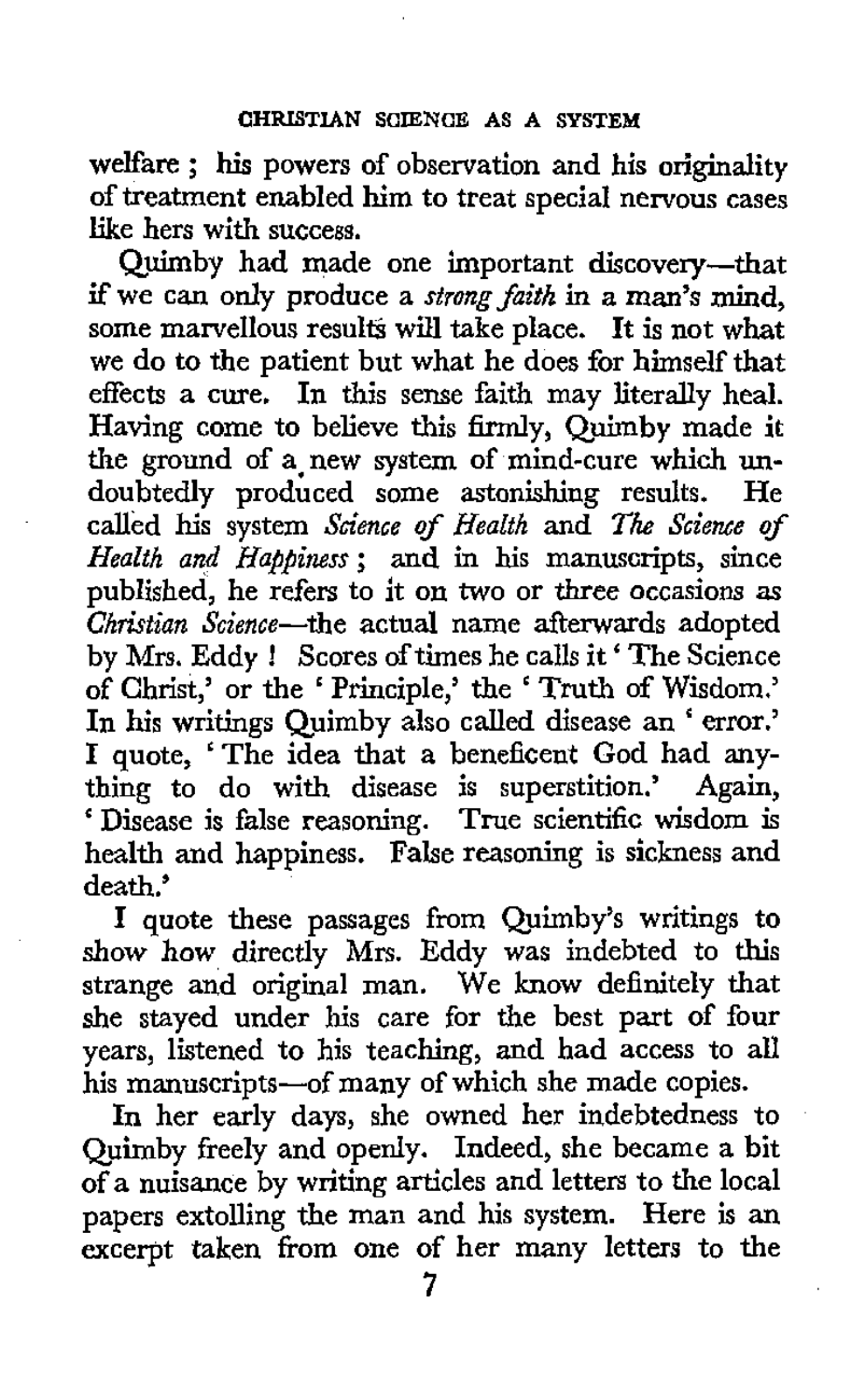Portland *Courier* : ' But now **I** can see dimly at first, and only **as** trees walking, the great principle which underlies Dr. Quimby's faith and works : and just in proportion to my right perception **of** truth is my recovery. This truth which he opposes to the error of giving intelligence to matter, and placing pain where it never placed itself, if received understandingly, changes the currents **of** the system to their normal action : and the mechanism of the body goes on undisturbed. , . . The truth which he establishes in the patient cures him (although he may be wholly unconscious thereof) : and the body which is full of light, is no longer in disease.'

Again she wrote this letter to Dr. Quimby himself : ' **I** am to all who see me a living wonder and a living monument to your power. . . . **<sup>I</sup>**eat, drink, am merry, and have no laws to fetter my spirit. . . . My explanation of *your curative principle* surprises people, especially those whose minds are all matter.' Note this.

From these, and many other open acknowledgements, it can be seen that Mrs. Eddy admitted in her earlier days her full indebtedness to Dr. Quimby, not only for her own recovery, but even more, for the principles **of** the system she afterwards established. Yet, when Quirnby died in **1866,** she began not only **to** deny her indebtedness, but even to hint that *she* had given *him* the system which he had practised so successfully for years before she ever met him.

Why need **Mrs.** Eddy deny her indebtedness, and worse, try to slander the memory of the old **man** who I can see is that she thought it necessary to claim absolute originality for the system and the church she afterwards founded. **I** quoted her claim earlier in this

*8*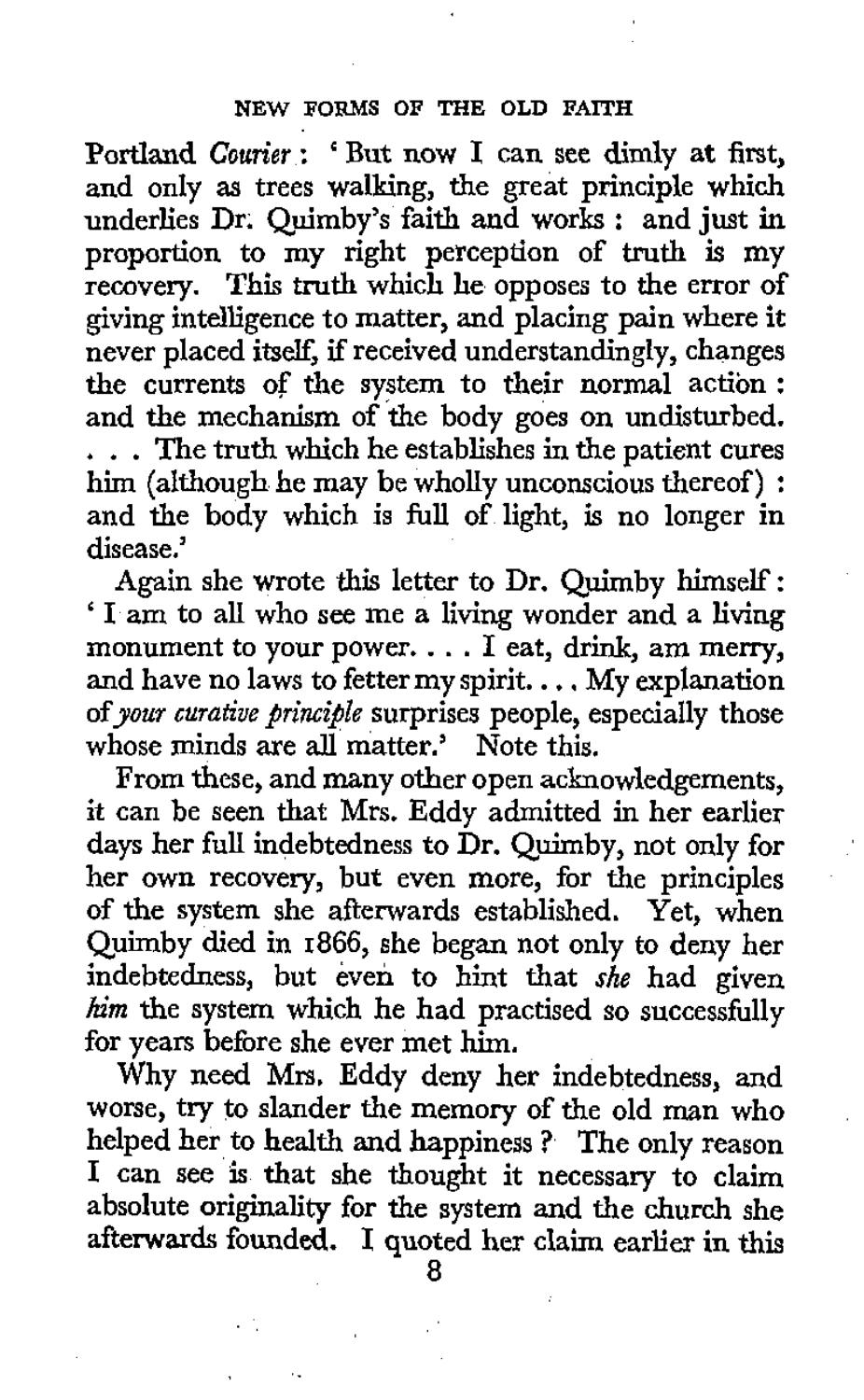chapter. In the light of what we now know from the records of history, listen to it again. *'In thyear 1866 1 discovered the Christ Science or divine laws of Lfe, and named it Christian Science.'* There. are two statements here ; and both of them are false. Elsewhere she says, 'No human pen nor tongue taught me the science contained in the book' (p. 110). This is not true. Why should a unique woman like this be afraid to acknowledge natural indebtedness to others ? We are all indebted to somebody, and certainly to the labours and discoveries of other workers in the past. Even Our Lord Jesus Christ was openly indebted to the Old Testament and to the teachings of the Hebrew prophets. But this does not in any way lessen Christ's original and unique revelation ! Shakespeare was indebted to old romances for the stories of *Hamlet* and *Mucbeth.* But no sensible person imagines that this impugns Shakesspeare's amazing originality. Defoe, so it is said, read an earlier and very prosy narrative of *Robinson Crusoe.*  But what has that to do with the genuine originality of Defoe's immortal story ?

**If** Mrs. Eddy's system is in any sense a real revelation, then all her indebtedness to Quimby or anybody else would not affect that claim ! Undoubtedly, she alone made her own church what it now is, and she alone gave her system coherency and drive. She need not have feared to be honest and fair about her indebtedness to a man like Mr. Quimby. To us who know what she has accomplished, it is only **a** pity that a woman who has brought such light and help to thousands of people during four generations should have been led to found **her** system and church on a plain dishonesty. The dishonesty **is** so plain that anyone who *cm* read the records of the times can prove it. I wish that there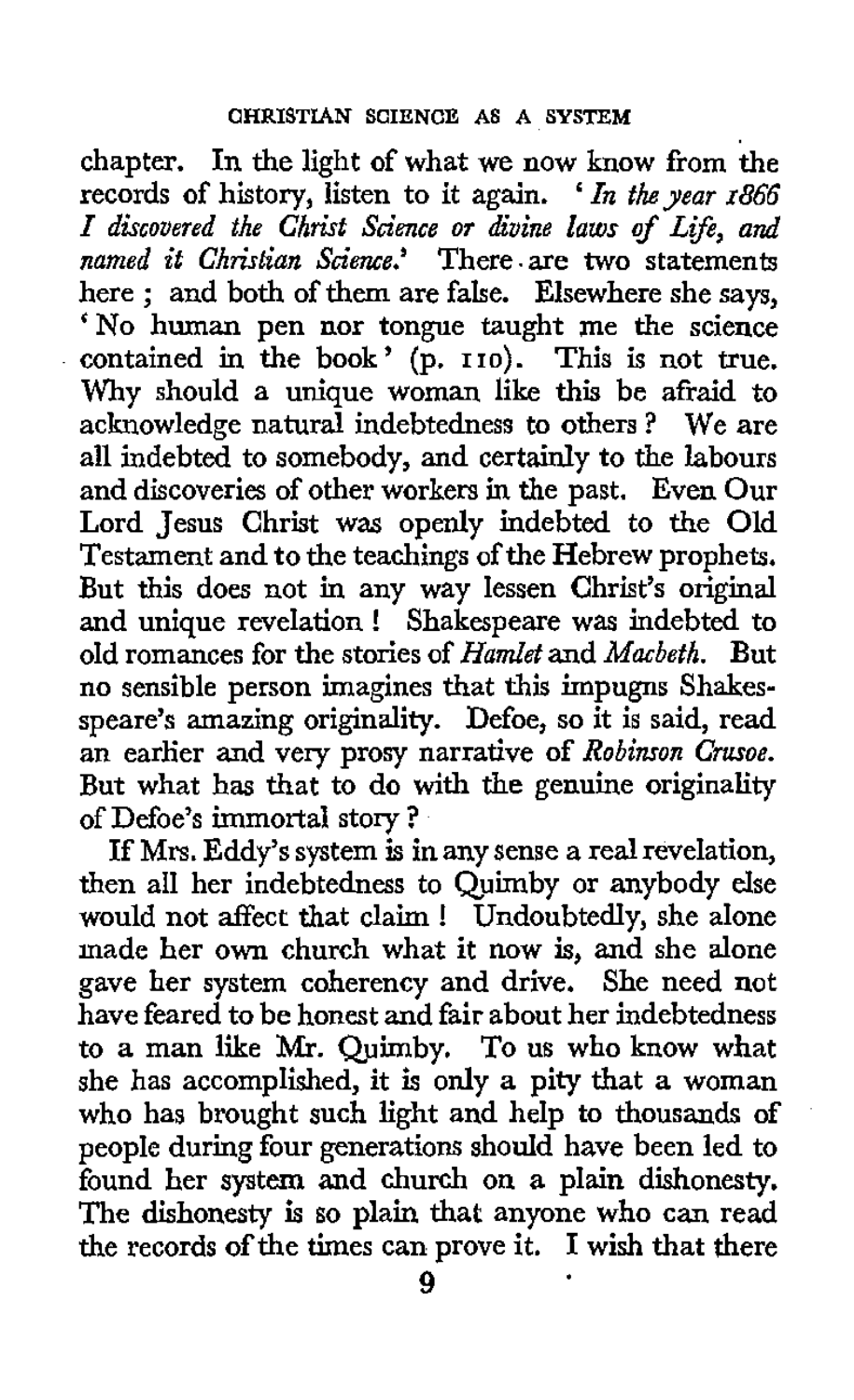## **NEW FORMS OF THE OLD FAITH**

had been no such blot in the record of her work ; it makes her a lesser woman than she need have been. In any case, a great person's indebtedness to the past does not lessen his or her own native originality.

**2** 

The rest of her life gathers round the founding of her church and *the* promulgation of her message. She gathered her teaching-never too clearly or logically stated-into her textbook, *Science and Health, with Key to the Scriptures.* She proved herself a woman of great acumen, administration, and driving power ; and she has certainly made her organized church into a powerful corporation. She died on 3rd December **1910.**  On any estimate of her and her teaching, she remains one of the outstanding women of her own or any generation in the influence she has had upon her fellowmen. She had a natural power of forceful<br>thinking and some considerable speculative gift. She thinking and some considerable speculative gift. could apply her views with relentless logic-indeed **I**  would venture to say that if we once grant her premisses, we are almost shut up to her conclusions. Even if we regard her premisses **as** unwarranted, we must admit that she was always a strict idealist and **was** passionately concerned for ' the honour of God.' In this concern, I think she was genuinely religious. Many of her other qualities were equally admirable-her courage, foresight, endurance, and almost indomitable will, though she had few **of** the gentler attributes of tenderness or affection. Above all, let us do full honour to her desire **to** help and heal the sorrows and ills **of**  men, for whose sufferings ,she had a sympathy born **of**  her own experience. For all these great qualities she

÷

**I0**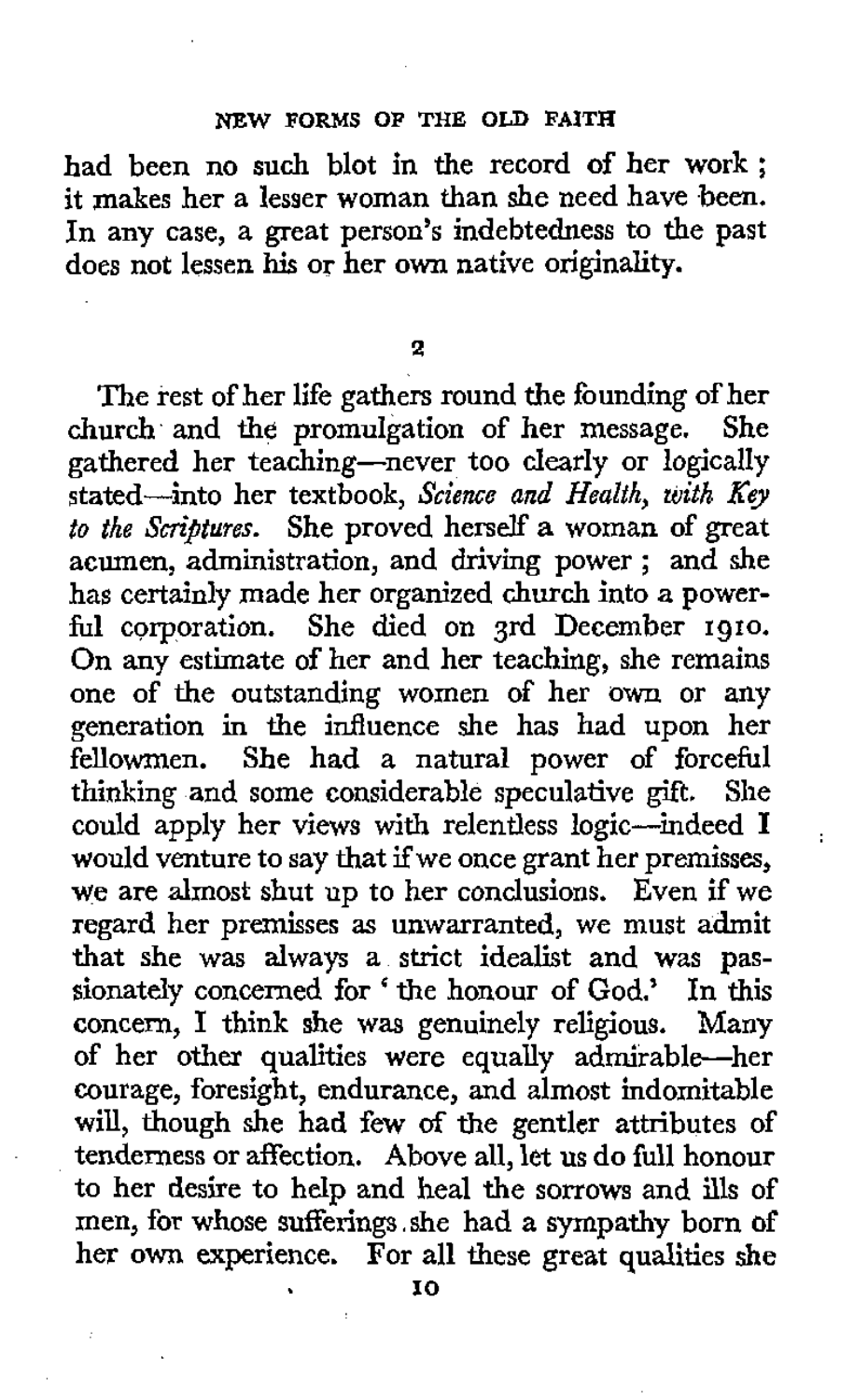will be remembered as one of the ablest and most dominating personalities among women.

Beyond all question, she has helped thousands of people and has brought health and new hope to many of her followers. I do not question the value of her system in aiding certain types of people to happy healthful living, especially those who, like herself, suffer from nervous prostration. There is testimony beyond measure to the thousands of people to whom she has brought comfort, help, and healing. In certain definite ways also she has lielped our understanding of some aspects of the Christian faith. Indeed, **it** is my claim that she has only stressed some truths, fully resident in our faith, which many of **us** have constantly overlooked or neglected.

I am dealing with her religious system at present for these main reasons : (i) She thought fit to leave the recognized Christian Church of which she was a member, and founded an organization of her own which is largely in competition with the other Christian Churches. Instead of staying inside the Church and reforming it where she thought it to be faulty or deficient, she formed a church of her own. (ii) Her philosophy of man and the material universe seem to me to be wholly inadequate, and her theology **is** not in accordance with the New Testament which she professes to follow. (iii) Her predominant concern for physical well-being, while immensely important, **is** not the **main** concern of Jesus Christ, or rather is only a natural by-product of His spiritual message; and (iv) her simplification of our complex life is really a falsification, as such stupendous simplifications generally tend to **be.** 

l.

Before I express **my** own valuation of her system,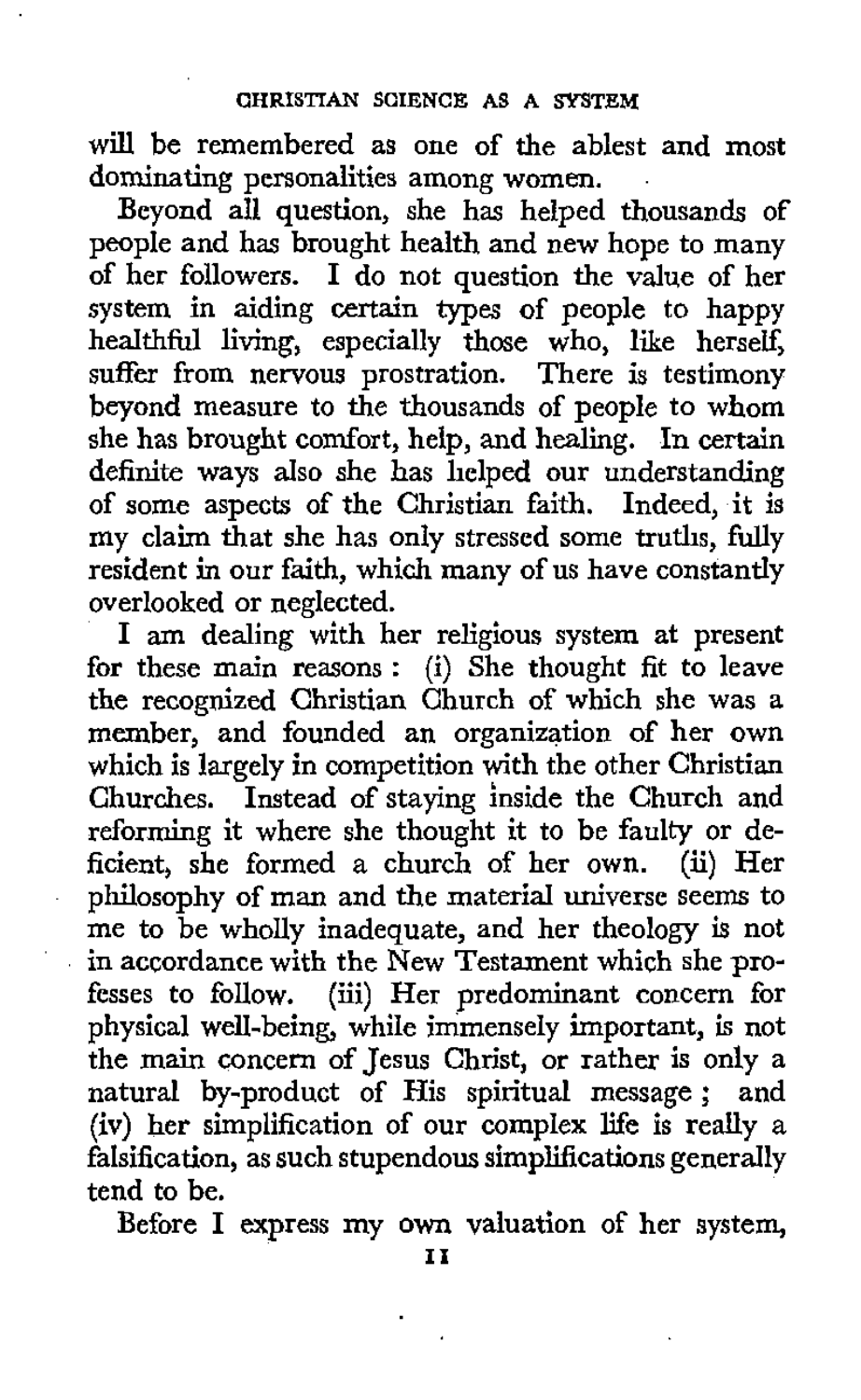now known **as** *Christian Science,* I must first give **3** brief statement and summary of her teaching and creed, although necessarily my statement will have to be condensed.

**3** 

Mrs. Eddy's problem, as is the case **with** all idealistic thinkers, was this-how to reconcile the love and goodness of God with the evils, the sins, the sufferings which meet us everywhere in human life. She was deeply concerned with this problem, both from her own bitter experience and **as** a matter of religious faith.

She began, as we all must begin, with a statement **of**  her ideas and values of God. 'God,' she said, 'is incorporeal, divine, supreme, infinite Mind, Spirit, Soul, Principle, Life, Truth, Love.' God, who is Mind, is the only Cause and Creator, and He is the only Principle of the Universe-the origin, source, governing power or law. God is all-in-all, and there is only God.

' .So far every Christian will agree. Even modern scientists, who must find some universal principle to explain the ' laws ' they work, will agree that the only reasonable explanation of this created universe is the Mind of God-what Professor Eddington called 'a creative spirit.' **My only** question at the moment is whether Mrs. Eddy ever thinks of **God** as ' personal ' at all. She speaks about Principle, Truth, Life, and Love-and always in capitals-and does not seem to see that it is not easy for **us** to speak of Life and Love except in relation to some one who lives and loves. Love does not float through the air like a passionless cloud ; as known to **us,** it is always and only **a** personal thing, or rather, a *relation* between persons.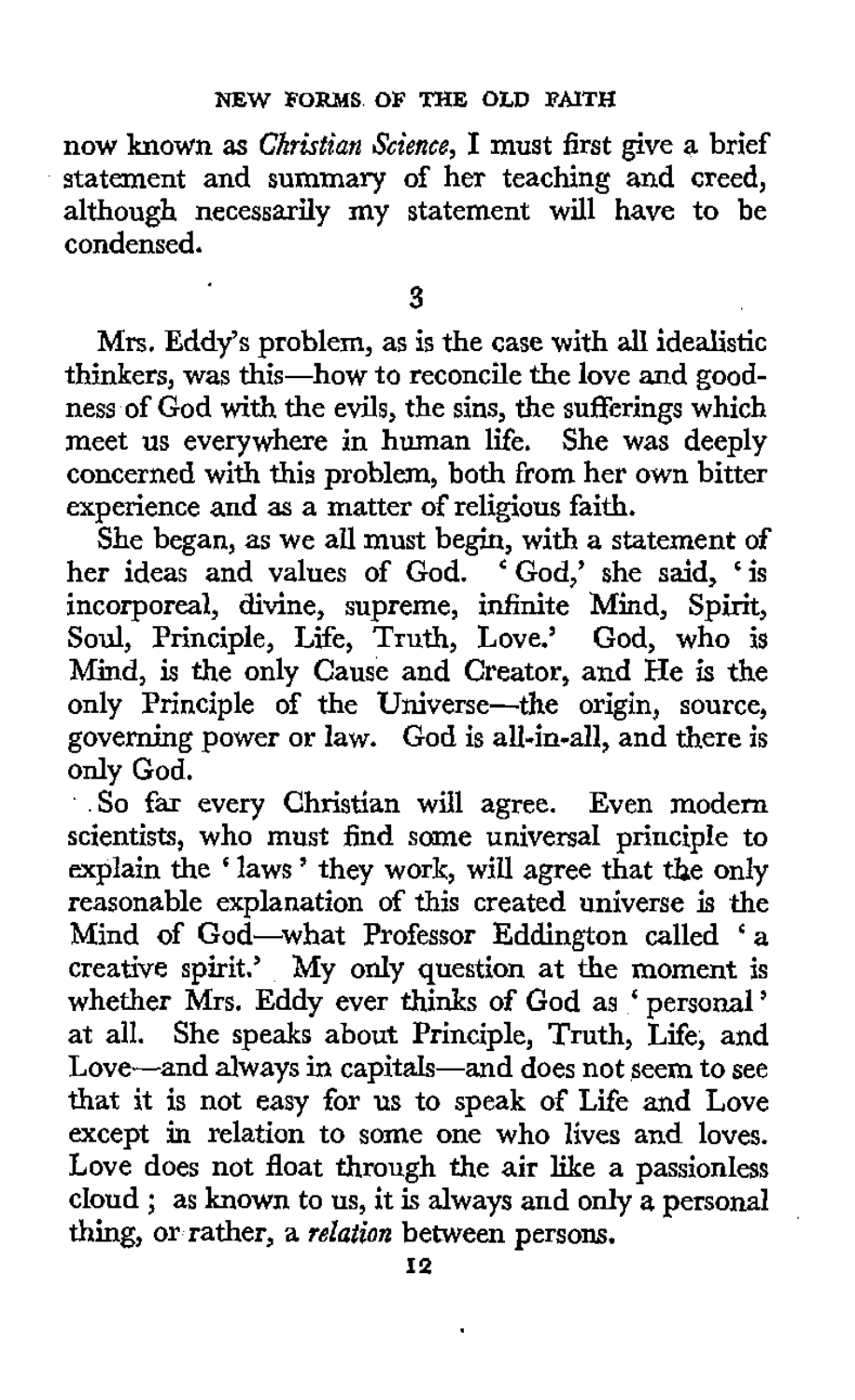However, that apart, it is what she deduces **from** her definition of God that really matters to us. She argues as follows : Since God, the only and original Cause, is Mind, Truth, Love, Principle, therefore everything that proceeds from God, or is made by God, must be *Mind*  also-only Mind. Mind, she argues, can *only* produce Mind, **as** like produces like.

Hence, Man and the Universe are merely ' ideas ' of God. These ideas must partake, and can only partake, **of** the nature of the Mind that produced them. Therefore Man **and** the Universe are only spiritual, eternal, perfect, expressing the Divine Nature.

Therefore, she continues, there is no such thing as Matter, What we call Matter is only an Error or Delusion of our foolish Mortal Mind, Because God is Infinite Good and Infinite Spirit, there can be no such thing **as** Matter or the things which seem **to** go with it -Evil, Sin, Disease, and Death. These things are not real. They only *seem* to exist, and do so because of the Error **of our** Mortal Mind. If only we could enter into the Eternal Mind of God and live in His thinking, **all** these things which seem to partake **of** matter would an these timps which seem to partake of matter would in our minds. In fact, Mrs. Eddy denies that they do ' exist ' now. (Forgive the constant capitals : but this is a system **of** capital letters.)

Thus, **as** with Matter, there **is** no **such** reality as *disease* ; it exists for us only because of the Error of our Mortal Mind. There would be no disease, no **evil,**  no **sin,** and no death, **if** we could rid ourselves of our ' lying Material Sense,' and the Delusions **of our** Mortal Mind.

On this great siiplification, she bases her theory **of**  cure, which was the one practical thing. in which she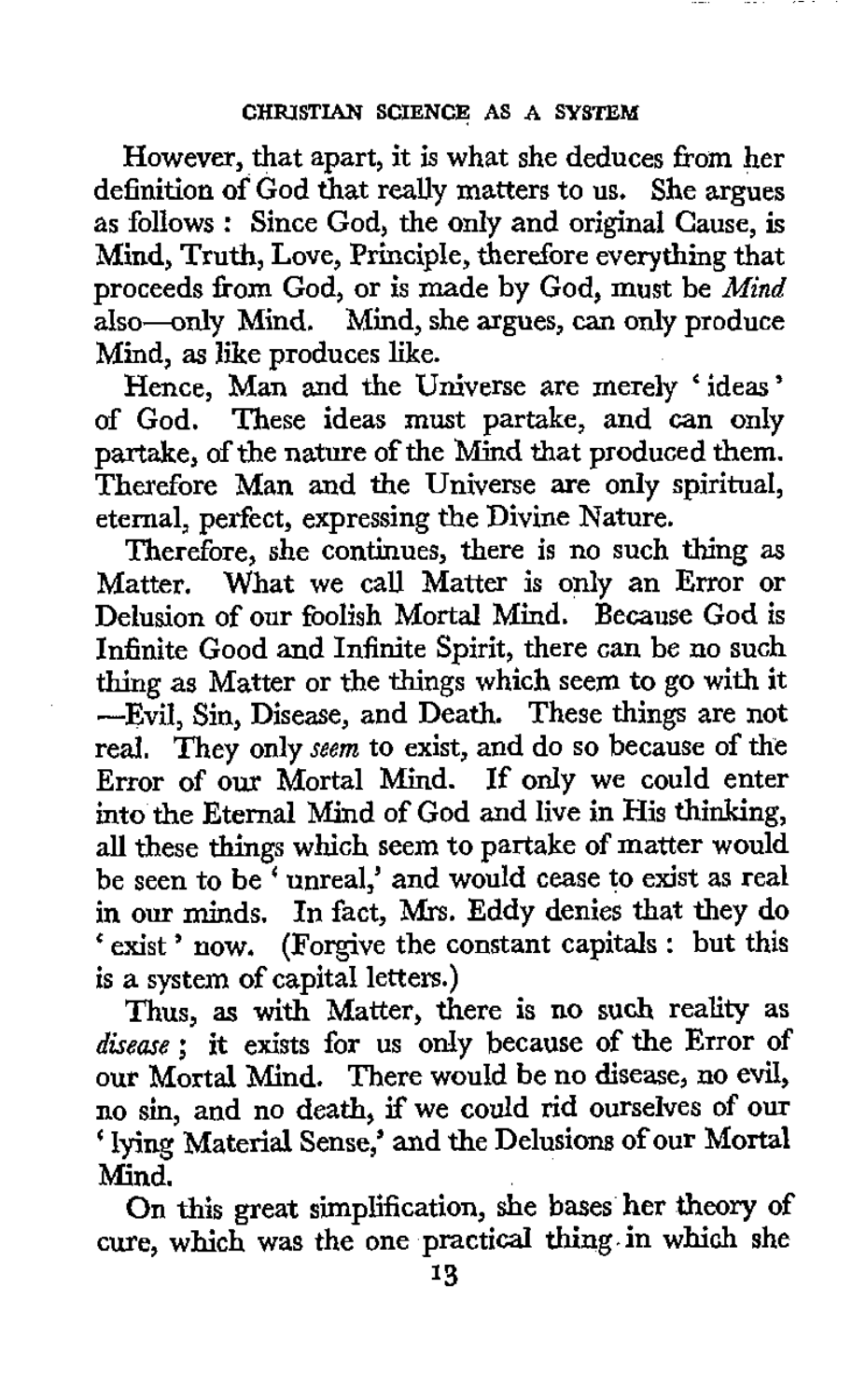was obsessively interested. No medicine is needed for any cure ; for **of** course medicine itself is only false Material which does not really exist. **No** surgeon with **his** knife, or nurse with her bandages and physical care is allowed, for these also are only false and material. None of **Mrs.** Eddy's practitioners **is** allowed even to *touch* a sick person. The cure must be entirely by Mind : and this Mind can cure at a distance, and in the absence **of** the patient. If the Scientist reaches his patient through divine Love, the healing work **will** be accomplished at one visit, and his disease **will** vanish into its native nothingness like dew before the **morning** sunshine ' **(p. 365).** 

In the same way, there is no such thing as evil or sin or death : they are not real except as we believe **in** them, and therefore do not ' exist.' If they seem to exist for **us,** the blame is our own, the fault of our Mortal Belief. God being entirely spiritual, and God having created all things, there is nothing in the world but Spirit, Mind, Truth, and Principle. Hence all that we foolishly call Matter, even our very bodies, the birds, the trees, the things we make, are not ' real ' ; and we would at once see that they are not real, and we could think them away, but for the Error and the Delusion of **this** villain of the piece, our Mortal Mind. Only by thinking them away can we ever rid ourselves **of** the problems that crush us-evil, disease, sin, and death. If only we live in the Divine Principle, these things would be no more. Whatever we may think about this teaching, we must admit that it is **a** gigantic simplification **of** our human problems.

In,case anyone should think that **I** am exaggerating the teaching of Mrs. Eddy, let me quote these short statements **from** *SGiencG and Health* : ' Spirit, **God, has**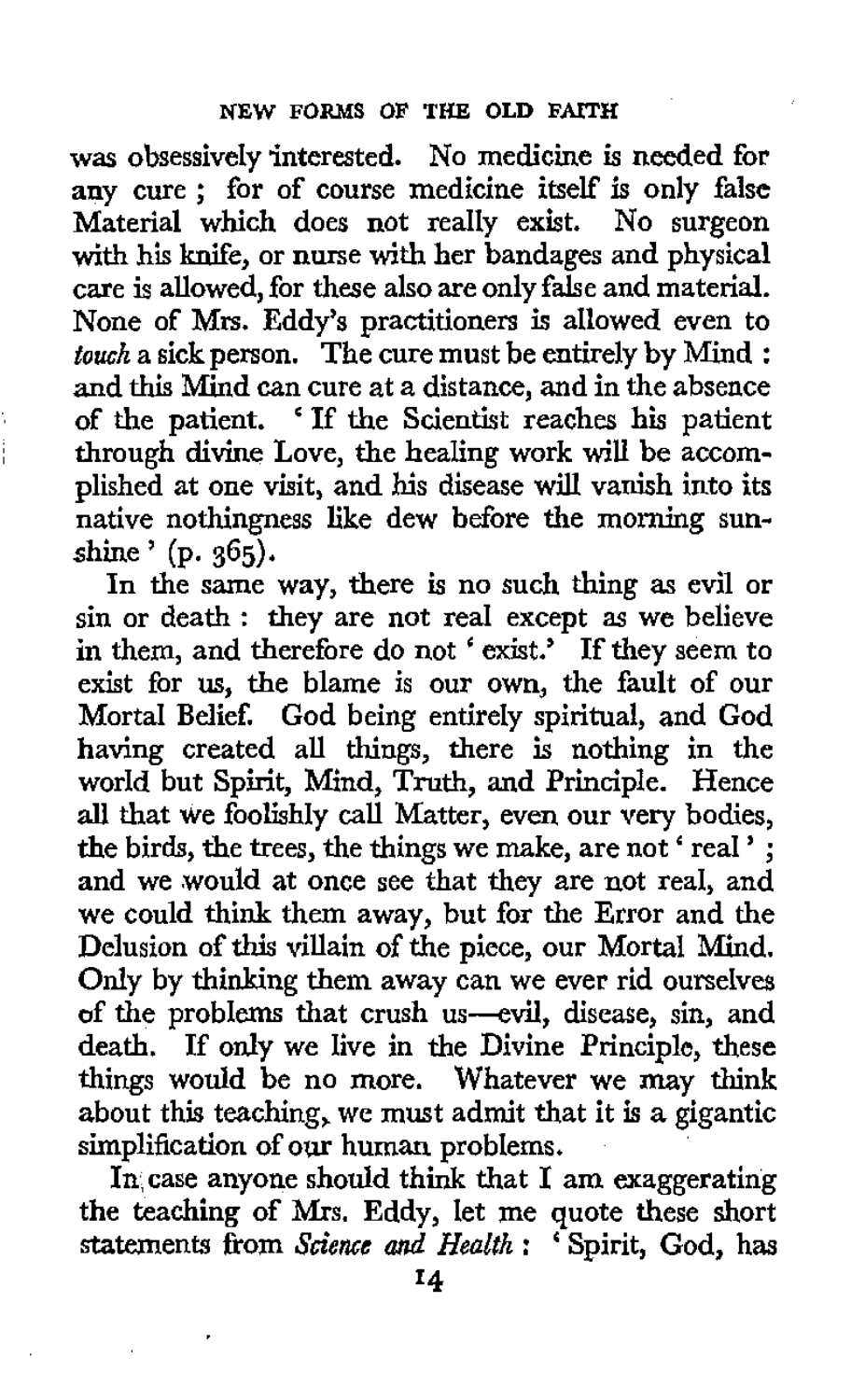created all in and of Himself. Spirit never created matter. There is nothing in Spirit out of which matter could be made '  $(p. 335)$ . ' Sin, sickness, and mortality are the suppositional antipodes of Spirit, and must be are the suppositional antipodes of Spirit, and must be<br>contradictions of reality ' (p. 335). 'The Father-Mind is not the father of matter ' (p. **257).** ' Divine Mind is the only cause or Principle of existence. Cause does not exist in matter, in mortal mind, or in physical forms ' **(p. 262).** In expounding her creed, an official contribution to the *Encyclopedia of Religion and Ethics* by one of her prominent leaders makes these two claims : (i) ' Christian Science maintains that it has Scriptural authority for the teaching that matter does not proceed from God, but is the outcome of evil-in other words an illusion of mortal mind.' **(3)** ' Its object is to bring to the individual such a clear recognition of the everpresent, omnipotent God, and of the perfection of man made in His likeness, **as** will enable him so to discern the illusion, yea, the nothingness of evil, whether sickness or sin, **as** to rise above it and be free.'

**4** 

This then summarises what we might call **Mrs.**  Eddy's philosophy of God, Man, and the Universethat **the** only reality that exists is the Mind of God, and that all else is unreal-disease, pain, sickness, sin, evil. These things, ifthey seem real to *us,* are due to **our** error, What she says about Jesus Christ, especially about His personality, His death, **His** atonement, and His resurrection, I shall leave until I deal with her philosophy and theology in the following chapter, when I shall **try** to give an estimate of her teaching and system. Meanwhile for what remains of this chapter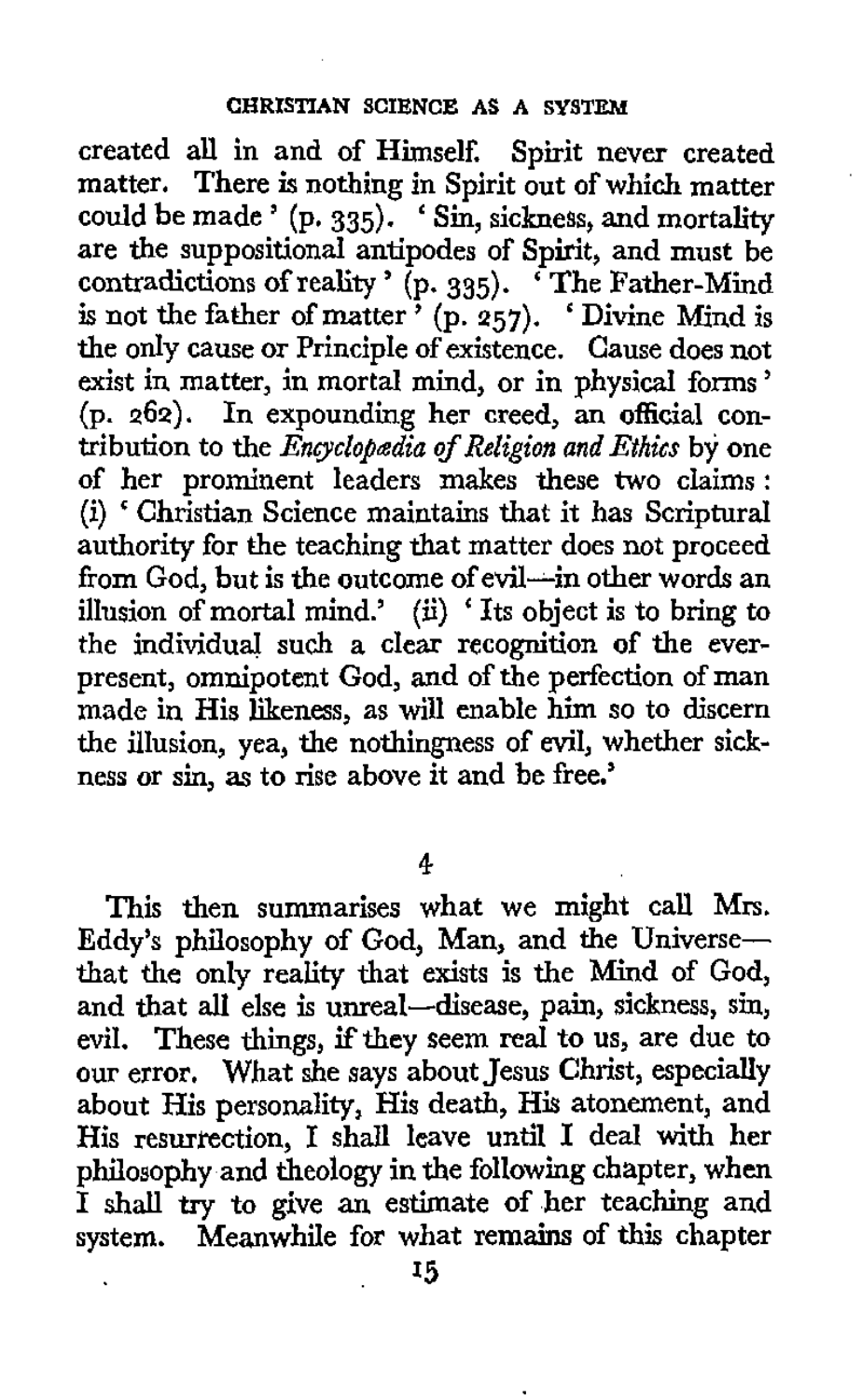**I** should like to admit as hlly as I can all that I consider good and helpful in Christian Science.

(i) **A** church or *a* system like this does not come into being and grow-as the Christian Science Church has undoubtedly grown-without having a considerable **truth** at its heart. Most of us now believe that Christian Science has laid hold *of,* even though it has gravely exaggerated, some aspects of Christian truth which have been overlooked or neglected. It is only right for us to recognize that unless a system like **this** has some real core of truth in its heart, it cannot possibly hope to live for long.

(ii) The neglected **truth,** as I see it, is twofold: *(a)* man's mind can have quite amazing creative results on **his** body, just as the body in certain conditions can sometimes have **as** amazing effects on his mind ; and *(b)* faith, if it is only strong and vigorous enough, can often work what seems to us to be a sheer miracle. These two facts are undoubted. Unfortunately they have often been under-stressed or even overlooked in our ordinary religious life.

(iii) All thoughtful and observant people must admit that our mental states can affect the constitution of the body, for good or ill, for health or disease. I fancy that most doctors know, and will freely admit, that there are distinct mental and spiritual approaches to wellbeing and health, and that if **a** person's outlook is changed, **a** corresponding change may take place in **his** vigour and power. Sometimes our doctors in frank moments will tell **us** with a smile that it is not their medicines or their methods that cure, so much **as** their patient's faith ! In some measure we have all had the enlarging experience that if **our** minds are elevated and uplifted, and our emotions moved and heightened, this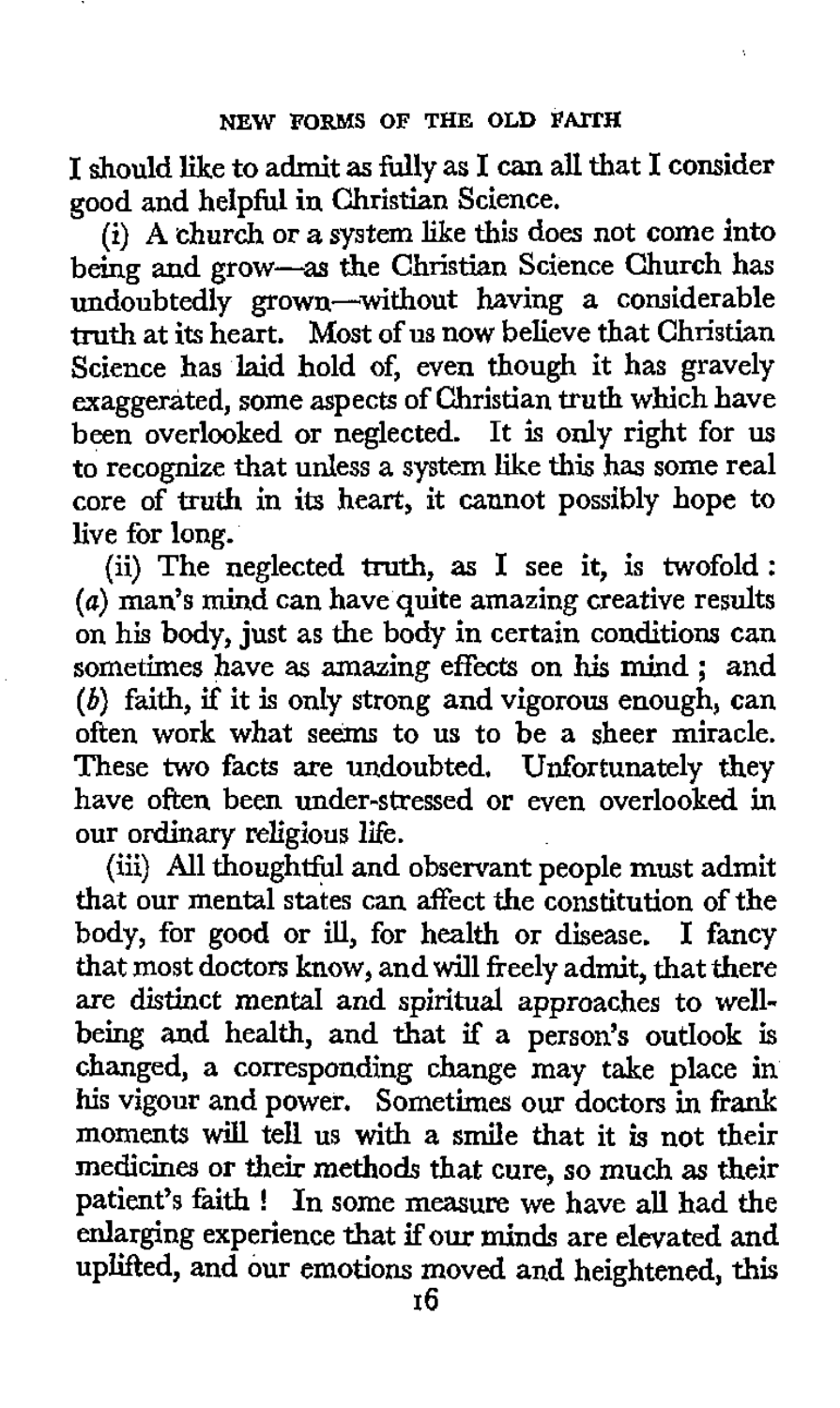in itself' may produce **a** new feeling of exaltation that may completely change our well-being. Some psychologists have even ventured to say that this uplifting and happy emotion, if strong and continuous, may actually change the ' chemical ' structure of **the** body, almost **as**  sunshine can alter the health of an invalid. *So* far **as**  the changing power of *faith* is concerned, did anyone ever lay such stress on **this** as Our Lord Jesus Christ ? Indeed, to illustrate the almost incalculable power of faith, He said, ' If ye have faith as a grain of mustard seed, ye shall say unto this mountain, Remove hence to yonder place; and it shall remove; and nothing shall be impossible unto you.'

Sometimes-so queer are we-it does not matter what the faith is, be it as ridiculous and nonsensical **as**  possible, so long **as** it is only strong enough and radiant enough. Under the impulse of such high emotion, many miracles of cure have taken place. In any case, faith can produce **a** clear serenity and a personal exaltation which may have a transforming effect upon many human conditions of life-and particularly on **all** nervous and mental disorders.

It is undoubted that Christian Science under its sweeping belief-and it does not matter how irrational that belief may seem to others-has had its cures. The testimony is there. Whether **Mrs.** Eddy has any justification to quote this physical testimony, material testimony, for *health* and *physical cures*, when she definitely refuses to admit any such testimony **for** *disease* and *illhealth,* is another matter. The **last** few pages of her book are *hll* of the most crude physical testimonies to health and healing, whereas she constantly denies the same ' testimony of the senses ' to prove disease and illhealth-a **most** illogical proceeding. **All** that apart at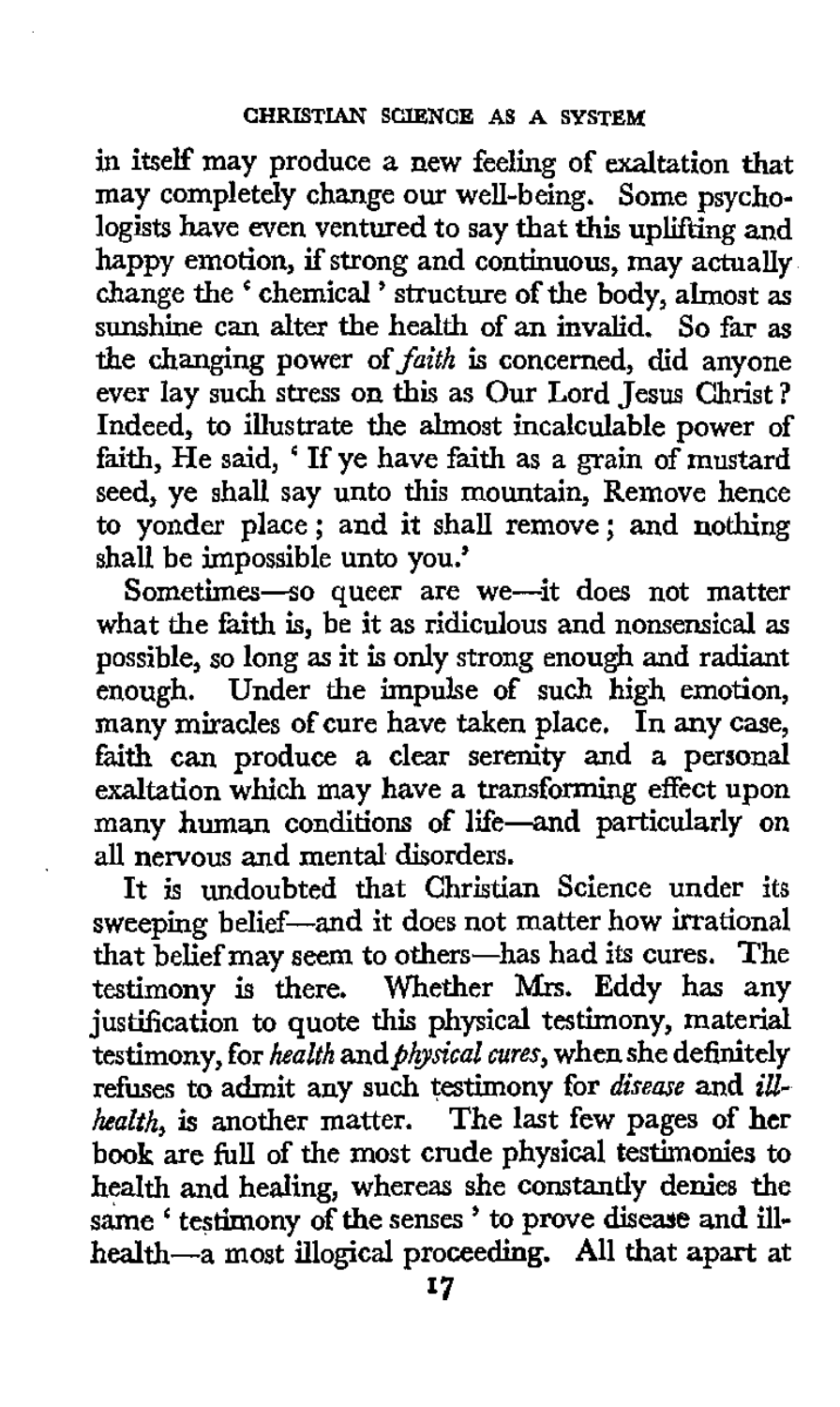the moment, it is only ungenerous to deny that her system has helped thousands of people, especially those neurotic, highly-strung, and disordered lives like her **own. A** faith like hers-indeed, any faith firmly enough held-is almost bound to have a curative effect on certain people.

Our point just now is twofold : (i) to admit generously the unquestioned good which her teaching **has** done the unquestioned good which her teaching has done<br>for many people; and (ii) to point out that she has only stressed a healing power that is deeply resident in **our** Christian faith. If all of **us** allowed our spiritual and mental life to be heightened and purified by Jesus Christ, we should live on a higher plane of efficiency and happiness. Some say that she has only stressed this faith out of all focus and reasonable balance-and of course to overstress or exaggerate even a good quality is to spoil its appeal-but none the less she has laid the Church under a debt by recalling it to the fullness of the inherent powers in its own faith.

(iv) Further, it is also right to admit that some of the common religious explanations of her day regard**ing** the mystery of pain, sin, evil, and death were not only wholly unsatisfactory but even bitterly vicious and cruel. It was not easy for a young woman, fiercely afflicted herself, to be told that all the evils that oppressed her were not only unavoidable, but were even <sup>7</sup> sent by God ' as a sort of divine discipline for her spiritual wellbeing. The regular Church did rightly teach that all the events **of** our experience-no matter what they are, pleasing or annoying-may be taken in **a** rich faith, and may *be* used most certainly **as** an opportunity for Christian courage and for the formation of a great and choice character. But in too many cases the emphasis was wrongly laid on the idea that these things were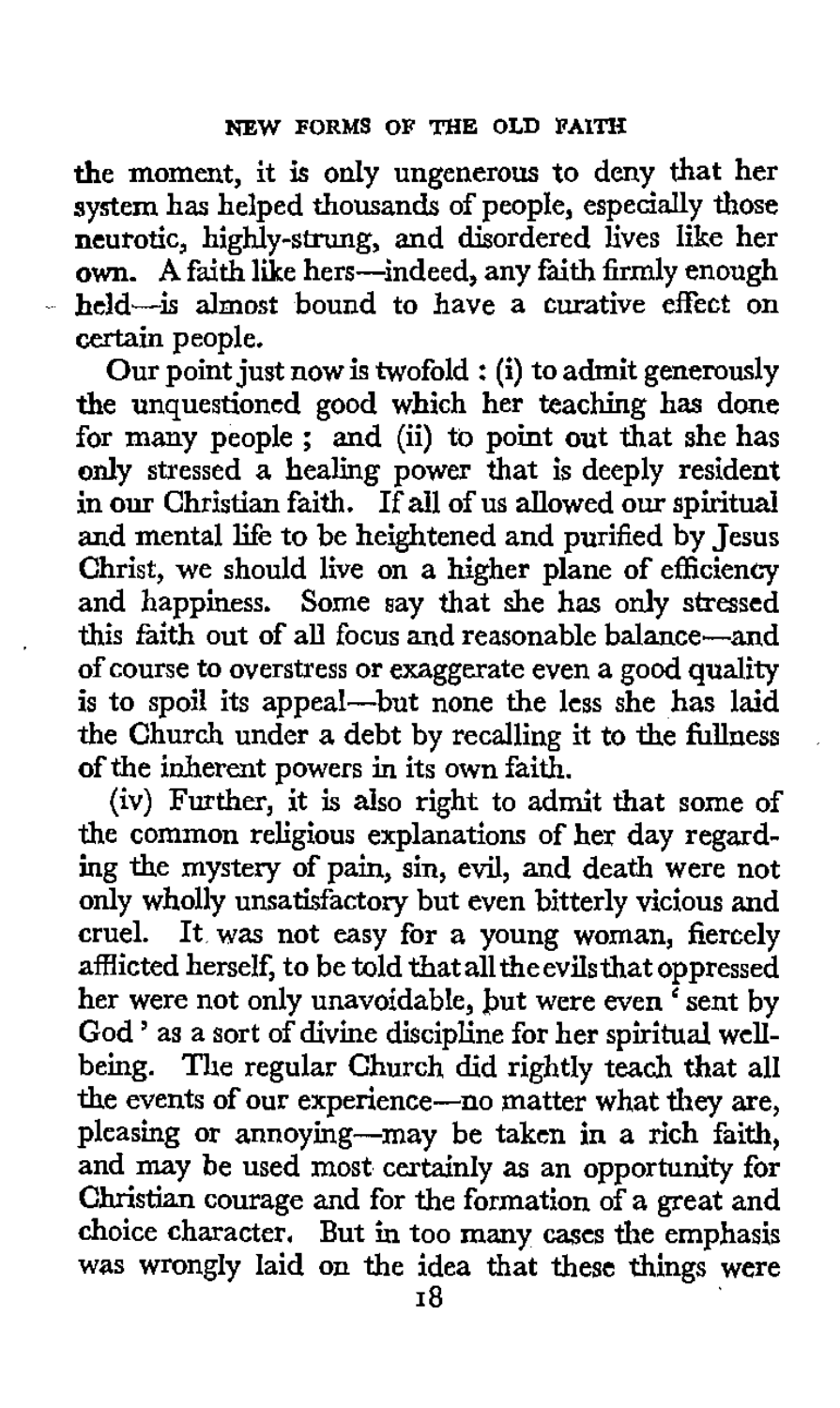*purpose& sent* upon us by God only to keep **us** humble. In other words, the wrong side **was** accented-the sending of the discipline to **us** personally, instead of **our**  needed consecration in facing anything that may necessarily lie in **the** nature of our general human experience. Thus this tormented woman had much the same problem as is discussed so passionately and memorably in the **Book** of Job-how to reconcile her faith in the love and goodness of God with the facts **of** pain, suffering, and disaster-the everlasting and teasing problem of all religious philosophy.

**Now,** no matter how we may question Mrs. Eddy's philosophy, at least it does one thing--if *we accept it, it s01ue.s this problem.* In fact, *so* far as she is concerned, there is no problem to solve ! She maintains the unquestioned love and goodness of God by the simplest expedient-she denies everything that contradicts this love of **God** ! Everything else but God's love is unreal. **If** contradiction seems to exist at all, this is only due to our Error and our Mortal Mind. For instance, evil, disease, sin, and death seem to contradict God's love. But there is no contradiction at all for Mrs. Eddy ; for aU these things-evil, sin, and death-are not of God and axe not in His will. They are *our*  creation, not **His. As** she keeps repeating, they are only due to our faulty living and thinking. **Thus** for her, the ancient problem of man's agony is solved, and the character of God is cleared.

*All* **this** may not particularly help us, especially **if** at this moment we have sorrow, loss, or pain in our own **lives. But** we must acknowledge none the less that if we **do** accept Mrs. Eddy's premisses, we must accept her conclusions. Of course, like me, **you** may reject her prexnisses, *in* which **case you** will see that she has **so**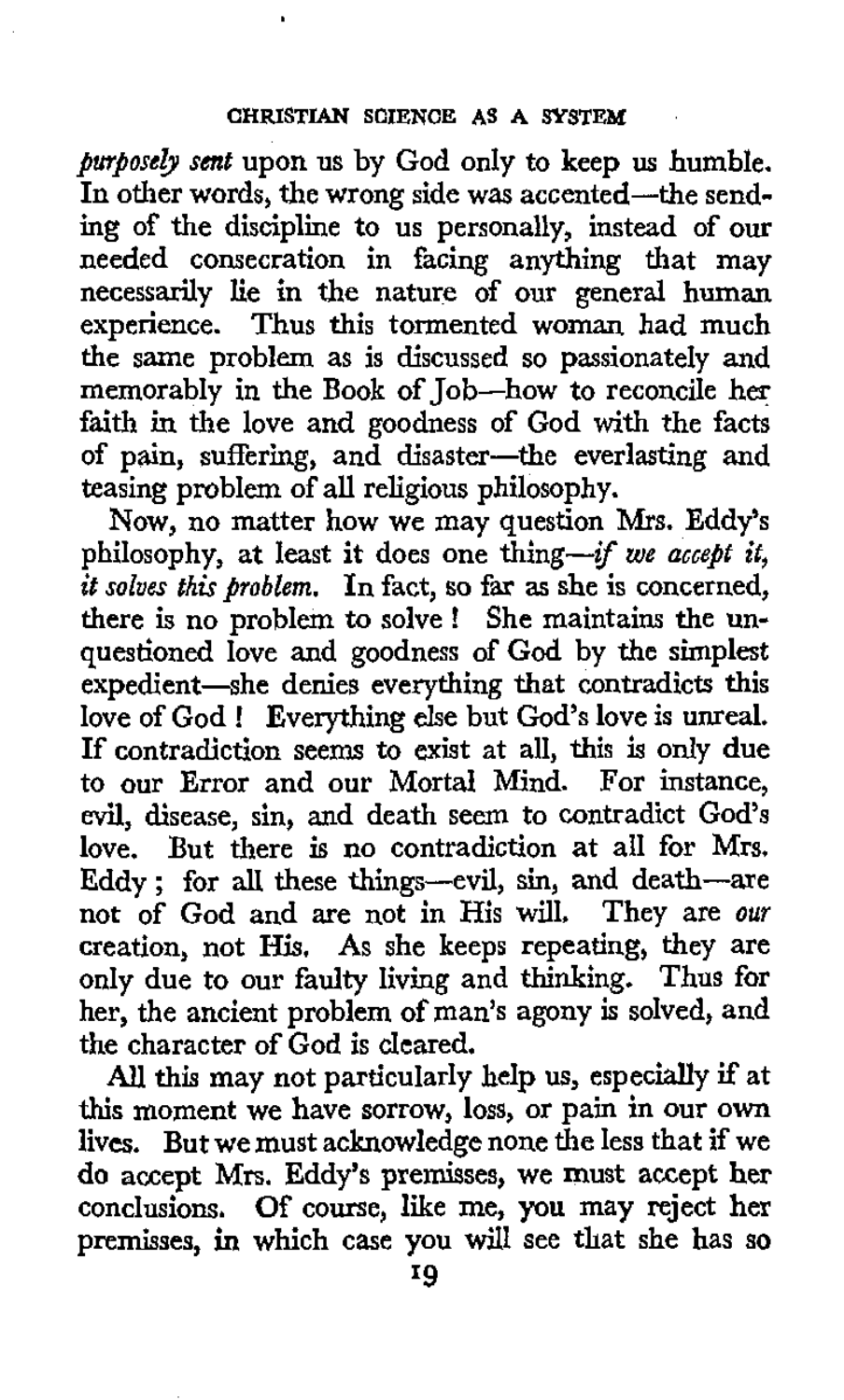simplified everything that she has falsified everything. **1** believe that in trying to explain one puzzle, she has only created a hundred more. However, our point at the moment is this-that to the Christian Scientist who accepts Mrs. Eddy's thesis, there is no contradiction and no agonizing problem of how to reconcile our belief in God's perfect goodness and love with the sin, the pain, the suffering, and the death in the world around us. To the Christian Scientist these things are all unreal, and they only exist because we believe in them. They do not come from God, and therefore they do not conflict with His love.

*5* 

(v) **Let** us gladly admit further that she has preached a sane gospel of healthy-mindedness for all who believe in God. Some critics have alleged that she is onlyor mainly-concerned with *physical* well-being. I think that this is an unfair judgment. She believes, on the contrary, that spiritual well-being and spiritual readjustment must always come first, and that physical wellbeing is only the natural outcome, the overflow, the *by-product* of this good spiritual and mental health. Indeed, there can be no real lasting physical health until the mind and the soul are adjusted to the reality of God. When that adjustment has taken place, and only then, can there be the natural flower *of* the good health we all desire.

**We** may differ from her about what true spiritual We may differ from her about what true spiritual<br>health is, and how it is attained and maintained; but I **am** convinced that she is definitely interested, first and last, in our *mental* and *spiritual* outlook. From that, in her view, **all normal** healthy living **comes.**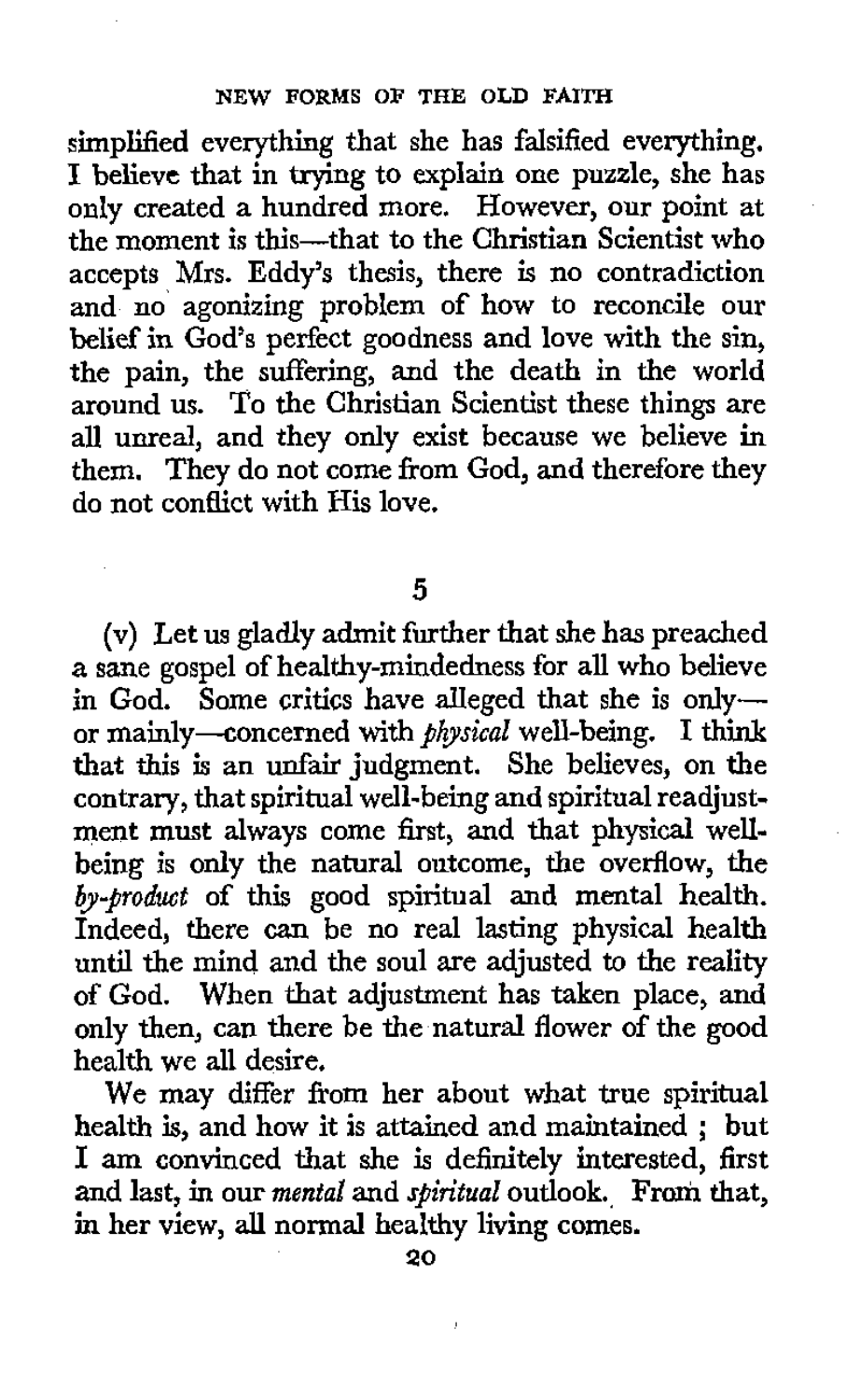Here again, **I** believe that she has only emphasized an aspect of our Christian faith which many of us have been content to overlook. Can there be **any** question that our Christian faith teaches the happy, healthy, full, virile life in which joy and creative faith are supreme ? Thomas Carlyle once called our religion ' the creed of sorrow,' and a ' faith of sadness and sacrifice ' ; **and**  admittedly many Christians have lived as if some kind of gloomy restriction and repression must be the natural heritage of the Christian. But there is no book in the world where joy and the sources ofjoy are more stressed than in the New Testament. We are not blind, of course, **to** the fact that there are sorrows and disciplines to face in this world ; and we are asked to meet them in the courage of faith. There is, for instance, the greatest sorrow of all, right in the heart of the Church-the death and crucifixion of Jesus Christ at the hands of wicked men. There are constant personal sorrows for sin, for weakness, and for the crimes of men. But none the less, in the love, the friendship, and the communion of God-and most of **all** in the final victory of Jesus Christ-there is reason for joy and hope beyond any Unrist—there is reason for joy and hope beyond any that the world can give. 'That my joy might remain in you, and that your joy might be full.' And in any case, so far as the happenings of life are concerned, does not Jesus assure **us** that nothing that can happen in this world can ever spoil the soul's serenity and peace ?

Mrs. Eddy has undoubtedly emphasized this serenity and hopefulness **of** the Christian life, which so **many**  of us **overlook. It** is there-deeply resident in the Christian faith-if only we will give it its true power **and**  place.

(vi) Lastly, on the vexed question of 'healing,' so important in the practice of Christian Science, we have

(sea) **21 3**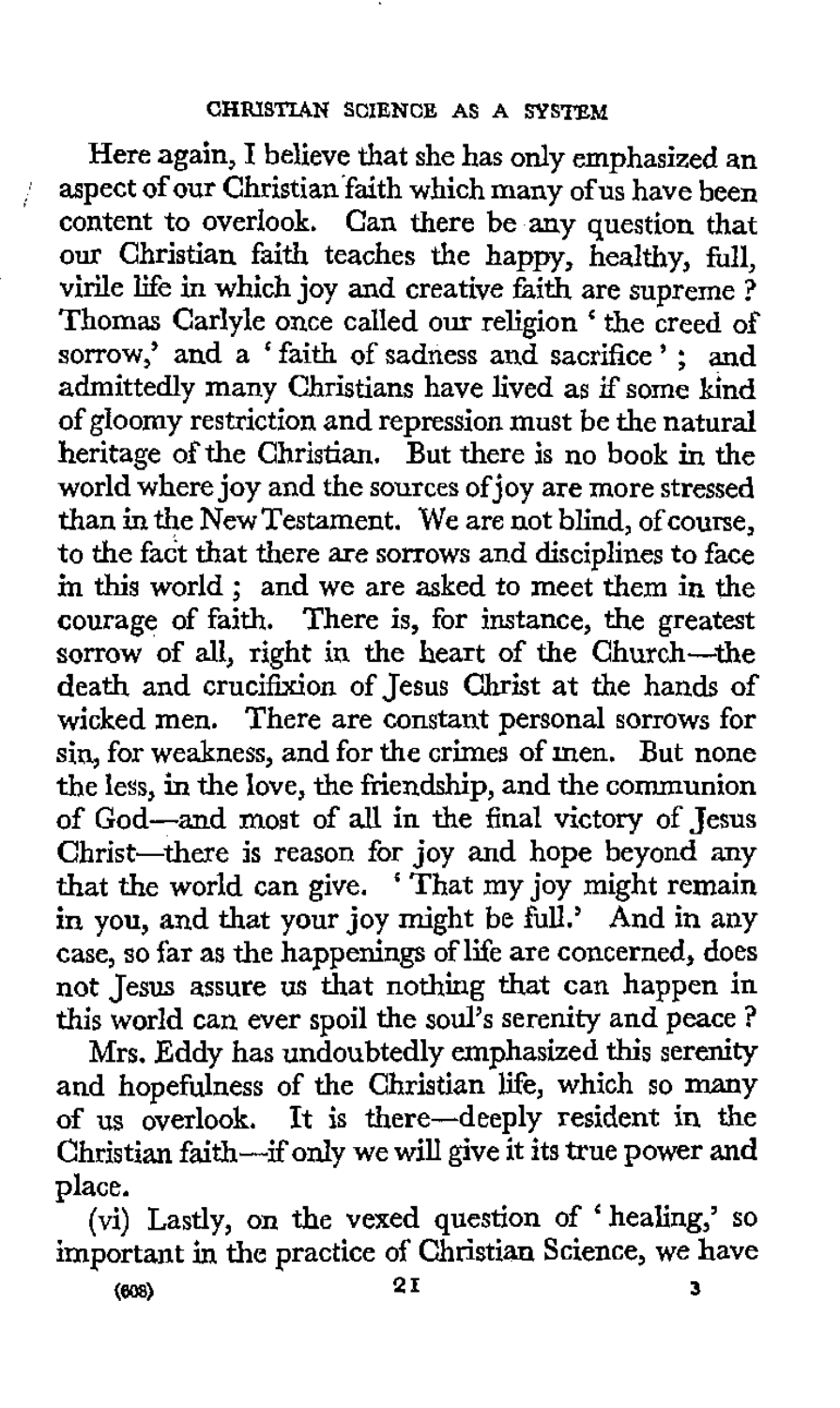to admit two things : *(a)* From the angle of history, the practice of medicine in her day was far from scientific-most of its methods were crudely experimental ; many of its remedies were ignorantly applied; she herself had little reason to trust in the nostrums of doctors. *(b)* Experienced doctors, as we have seen, will freely own that many physical troubles are mainly mental or spiritual in origin, and that certain particular types of condition can frequently be **as** readily cured by the psychology of faith as by medicinal treatment. I need hardly say that no responsible doctor would admit for a moment that anorganic derangement can be so treated and cured. But manywill allow that so-called functional and nervous troubles may be thus happily altered and bettered. Thus there may be some reason to admit that Christian Science practice may greatly help the illhealth of puzzled, unhappy, thwarted, and frustrated daily living. Our Lord Himself laid emphasis on the healing power of faith ; and it is interesting to notice, in connection with His **own** work, that He could do no great healing where *personal faith* was not deeply involved, directly or indirectly. We may agree therefore that such healing as Christian Science can offer may bring new hope, health, and vigour to many distressed people. In spite of some grave failures by Christian Science practitioners-where patients have died without the services of a trained doctor who might easily have saved them-in hundreds of cases where serious illness has been due **to** mental and spiritual maladjustment, the kind of belief that Christian Science represents can be of some considerable help.

**Mrs.** Eddy has founded a great, energetic, **and**  powerful organization which has chosen to separate itself from the orthodox church everywhere. In my